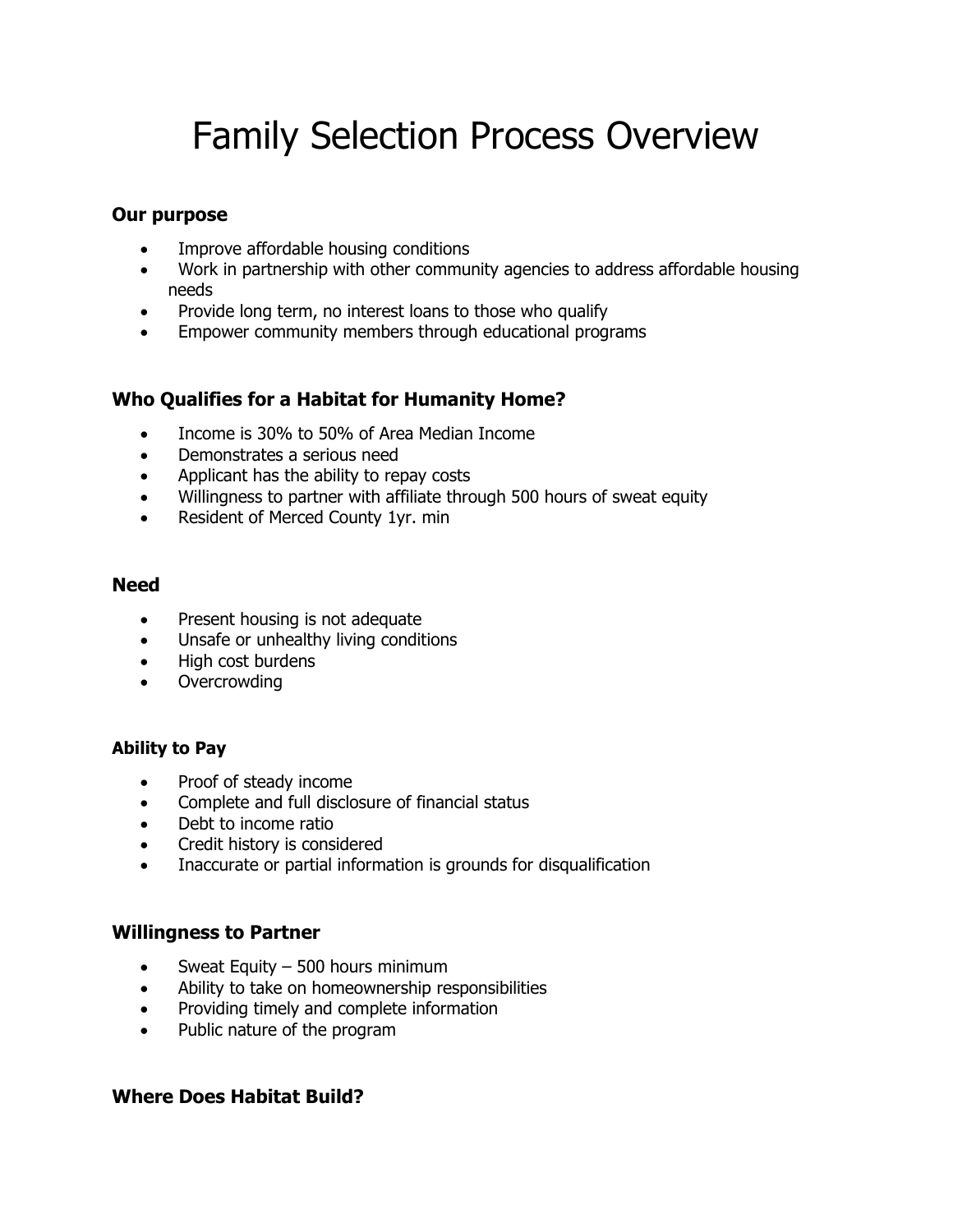• We believe that location matters. We choose to build in neighborhoods that have available and affordable lots, as well as active community groups organized around issues of empowerment.

## **Location Discretion Policy**

- Habitat serves the eastern part of Merced County.
- It is our goal to build homes in all the communities in eastern portion of our county.

#### **Home Design**

- Basic, "No-Frills" Housing
- Average Living Space:
- 900 square feet for a two-bedroom house
- 1,050 square feet for a three-bedroom house
- 1,150 square feet for a four-bedroom house
- Limited Design Options

#### **Buyer's Design Option**

- Buyer preferences are limited to accommodations for disabilities
- The next house built will have three bedrooms.
- Usually, families are asked to assist in the selection of flooring and paint colors

#### **How Does Habitat Set the Price?**

- All building costs are tracked
- No profit is taken
- No interest is charged
- An affordable mortgage is calculated which is comprised of the principal + taxes and insurance
- \$500 down payment is required Down payment can be accumulated in small increments as house is built

#### **Resale Restrictions**

- Habitat has the first right of refusal
- Shared appreciation occurs over loan payoff period
- Long term commitment
- Borrowing against equity in the home is not allowed

#### **Partnership Responsibilities**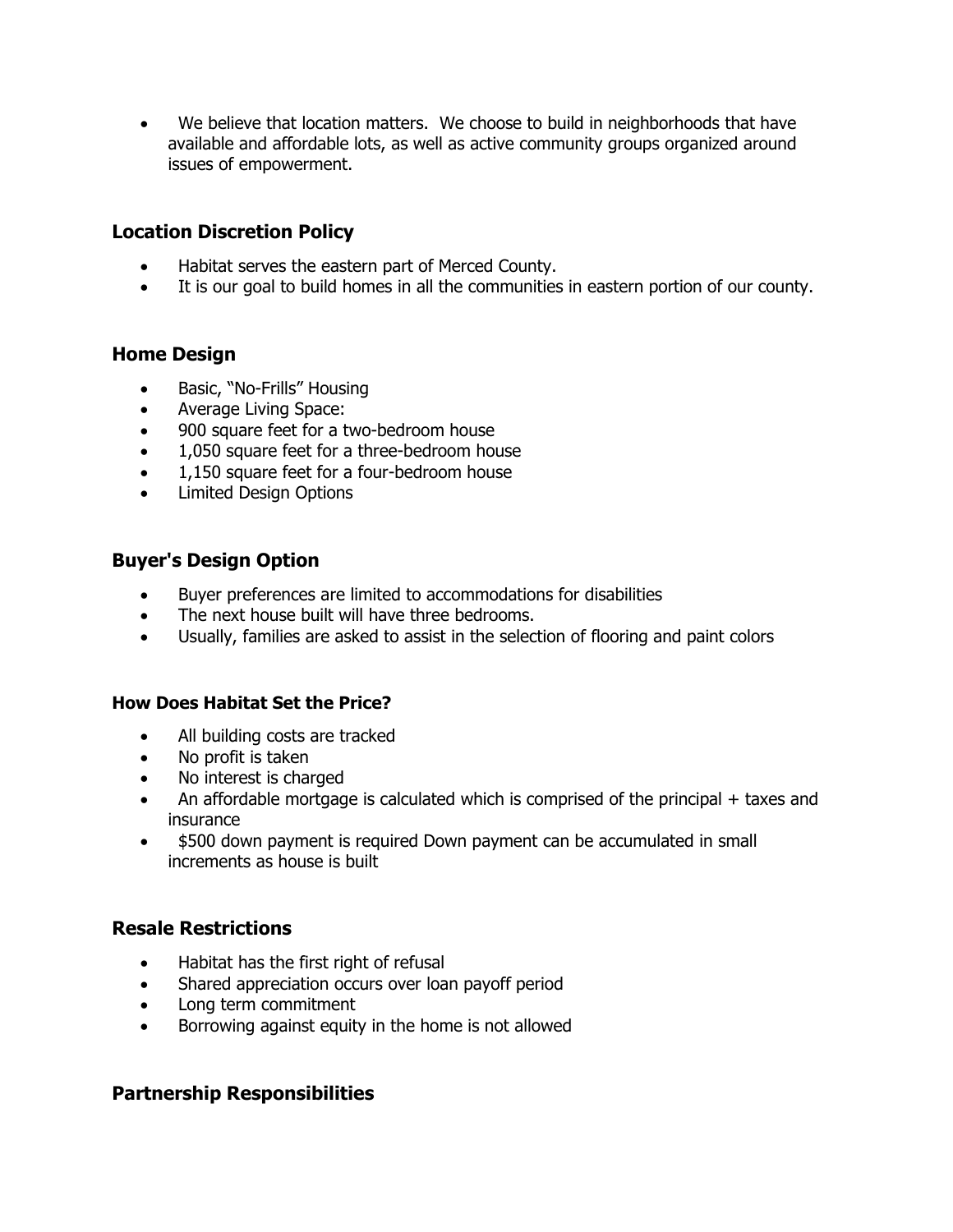- Sweat equity
- Timely payments
- Continuing partnership
- Owner occupied housing house cannot be used as a rental

### **Sweat Equity 101**

- 60/40 rule: partnering family has to do 60% of the work and their friends & family can do up to 40%
- No children under 16 allowed on the job site on construction crews can help clean-up etc.
- Child care provider hours are counted toward sweat equity
- Attending useful educational classes earns 2 for 1 sweat equity hours
- Sweat Equity hours must be on a building site, unless other accommodations are required

## **Application Process**

- Application completed in full
- Give second address, must be able to contact you if eligible.
- Attachments for income verification
- Photocopies only; originals will not be accepted; we will not make copies
- Application Deadline two weeks from orientation session.
- Incomplete applications will not be considered.
- Home Visit limited to those who pass through initial assessment
- Written Response from Habitat for Humanity on incomplete documents or disqualification
- This is a long & tedious process be patient

## **Application Attachments**

- 1.- Two most recent wage stubs for all adult wage earners
- 2.- Verification of other income sources (SSI, TANF,AFDC,etc.)
- 3.- Copy of last year's filed Federal tax return with all attachments
- 4.- Copy of last year's W-2's/1099's for all adult applicants and household members
- 5.- Copies of last month's utilities (electricity, gas, telephone, etc.)
- 6.- Copy of rental agreement or rent check
- 7.- Copy of most recent 2 month's bank statements

#### **Common Misconceptions**

• Habitat is a "give-away" program